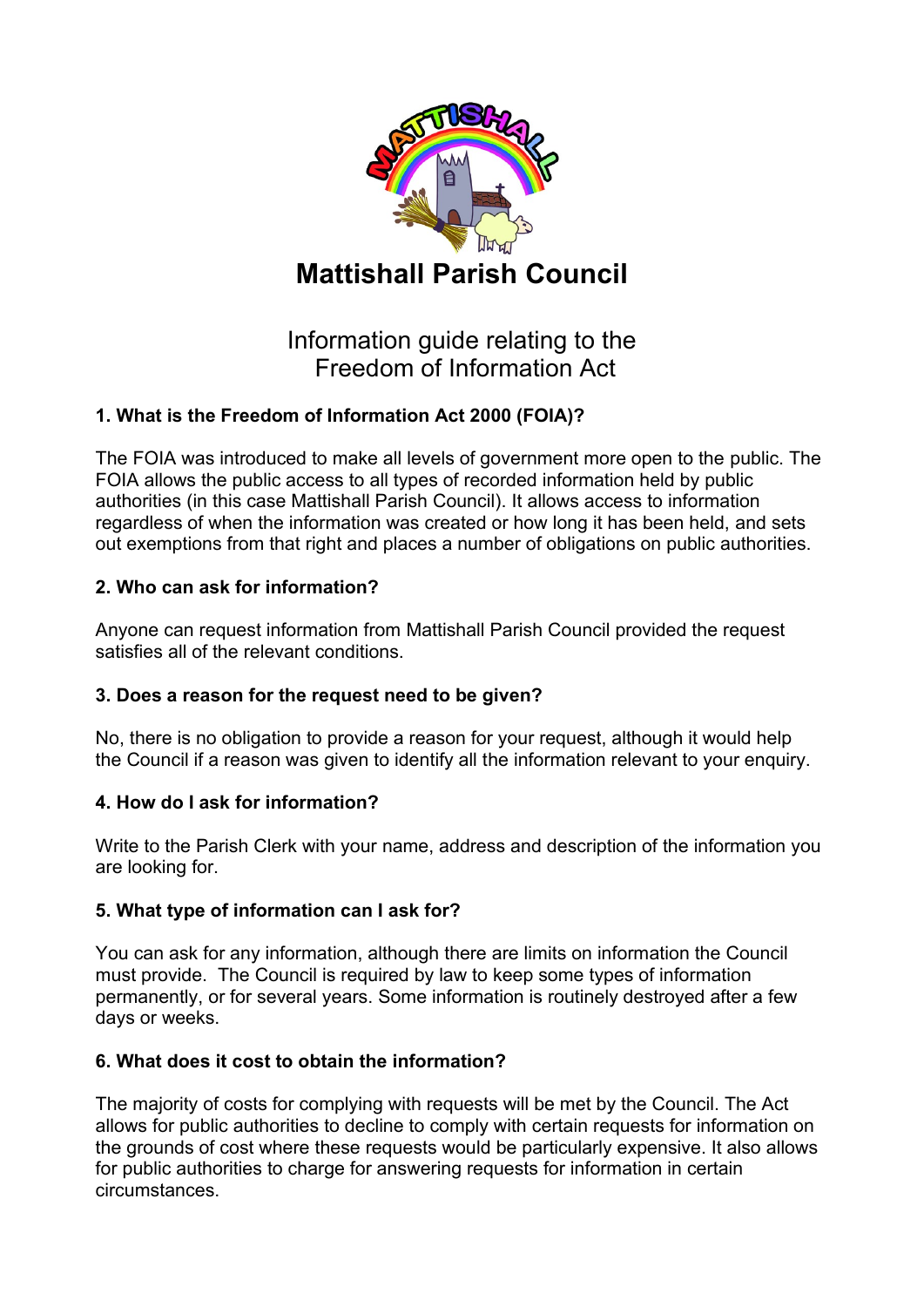Section 12 of the Act allows public authorities to refuse to answer requests for information if the cost of complying would exceed the 'appropriate limit' prescribed in the Regulations.

#### **7. Can the Council refuse to give me information?**

The Council might refuse your request if you ask for one of the types of information which are deemed as 'exempt' from the Right to Freedom of Information, for example:

- If the Council does not hold the information you have requested, or has not retained it.
- If providing you with the information would involve the Council in excessive cost or effort, or would disrupt services.
- If revealing the information is forbidden by law, or if the people who supplied the information expect us to keep it secret.

If we refuse your request, we will explain why.

Even if the information you have requested is 'exempt', the Council will still consider whether it would be in the public interest to release it.

#### **8. What is the Publication Scheme?**

The Council's Publication Scheme sets out what information it will make available as a matter of course, how and when it will do so and whether or not there will be a charge. The Publication Scheme is shown in the following pages in a table-format.

#### **9. How long will I have to wait for the information?**

The Council will provide the information within 20 working days of receiving your request.

If we ask you to pay a fee for the information requested, the 20 working-day time period will stop until you have paid the fee. You have up to 3 months to send the fee to the Council. When the Council receives your fee the 20 working-day time period will recommence.

If you do not pay the fee within 3 months the Council will close the file and you will not receive the requested information.

#### **10. What can I do if I think my request has not been handled correctly?**

If you feel that you request has been mishandled, please contact the Chairman of the Council. Your complaint will involve a review of the way your request was handled and whether any exemptions have been correctly applied.

If, following the review, you are still not satisfied with the way your request has been handled then you can contact the Information Commissioner.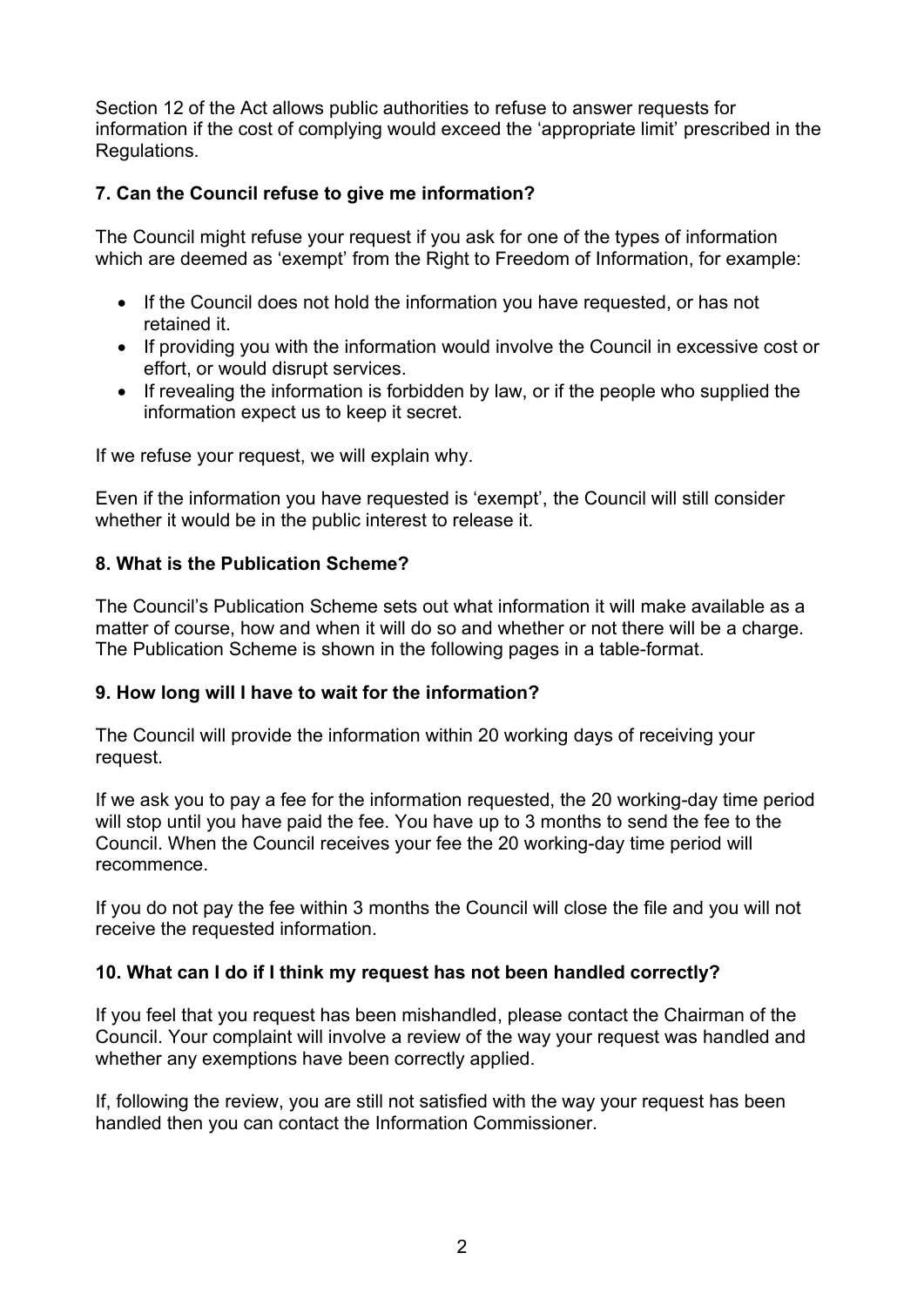#### **11. Can I use the information freely?**

How you use the information is up to you, but the Council, or the person who supplied the information to the Council, will still hold any copyright, and your use of the information is therefore limited by copyright law (broadly speaking, you can use it for research, for commercial purposes and private study, and for criticism, review and news reports).

#### **12. Where can I obtain further information?**

Further information on the FOIA is available on the Information Commissioner's website: www.ico.org.uk

| Information to be published                                                          | How the information can be<br>obtained                         |  |
|--------------------------------------------------------------------------------------|----------------------------------------------------------------|--|
|                                                                                      |                                                                |  |
| Class 1 - Who we are and what we do                                                  |                                                                |  |
| (Organisational information, structures, locations and<br>contacts)                  | (hard copy and/or website)                                     |  |
| This will be current information only                                                |                                                                |  |
| Who's who on the Council and its committees                                          | See Parish Councillor section of the<br>website and newsletter |  |
| <b>Contact details for Parish Clerk and Council members</b>                          | Website, PC noticeboards or hard                               |  |
| (named contacts where possible with telephone<br>number and email address (if used)) | copy from the Clerk                                            |  |
| Location of main Council office and accessibility details                            | Location details available on PC                               |  |
|                                                                                      | noticeboards and website                                       |  |
| <b>Staffing structure</b>                                                            | Only one member of staff (Clerk)                               |  |
|                                                                                      |                                                                |  |
| Class 2 - What we spend and how we spend it                                          |                                                                |  |
| (Financial information relating to projected and actual                              |                                                                |  |
| income and expenditure, procurement, contracts and                                   |                                                                |  |
| financial audit)                                                                     | (hard copy and/or website)                                     |  |
| Current and previous financial year as a minimum                                     | Website or hard copy from the Clerk                            |  |
| Annual return form and report by auditor                                             | Website or hard copy from the Clerk                            |  |
| <b>Finalised budget</b>                                                              | Website or hard copy from the Clerk                            |  |
| Precept                                                                              | Information in January minutes each                            |  |
|                                                                                      | year (web site) or hard copy from the                          |  |
|                                                                                      | <b>Clerk</b>                                                   |  |
| <b>Borrowing Approval letter</b>                                                     | N/A                                                            |  |
| <b>Financial Standing Orders and Regulations</b>                                     | Website or hard copy/email from the                            |  |
|                                                                                      | <b>Clerk</b>                                                   |  |
| Grants given and received                                                            | Website in minutes or hard copy from                           |  |
|                                                                                      | the Clerk                                                      |  |

## **Mattishall Parish Council Publication scheme**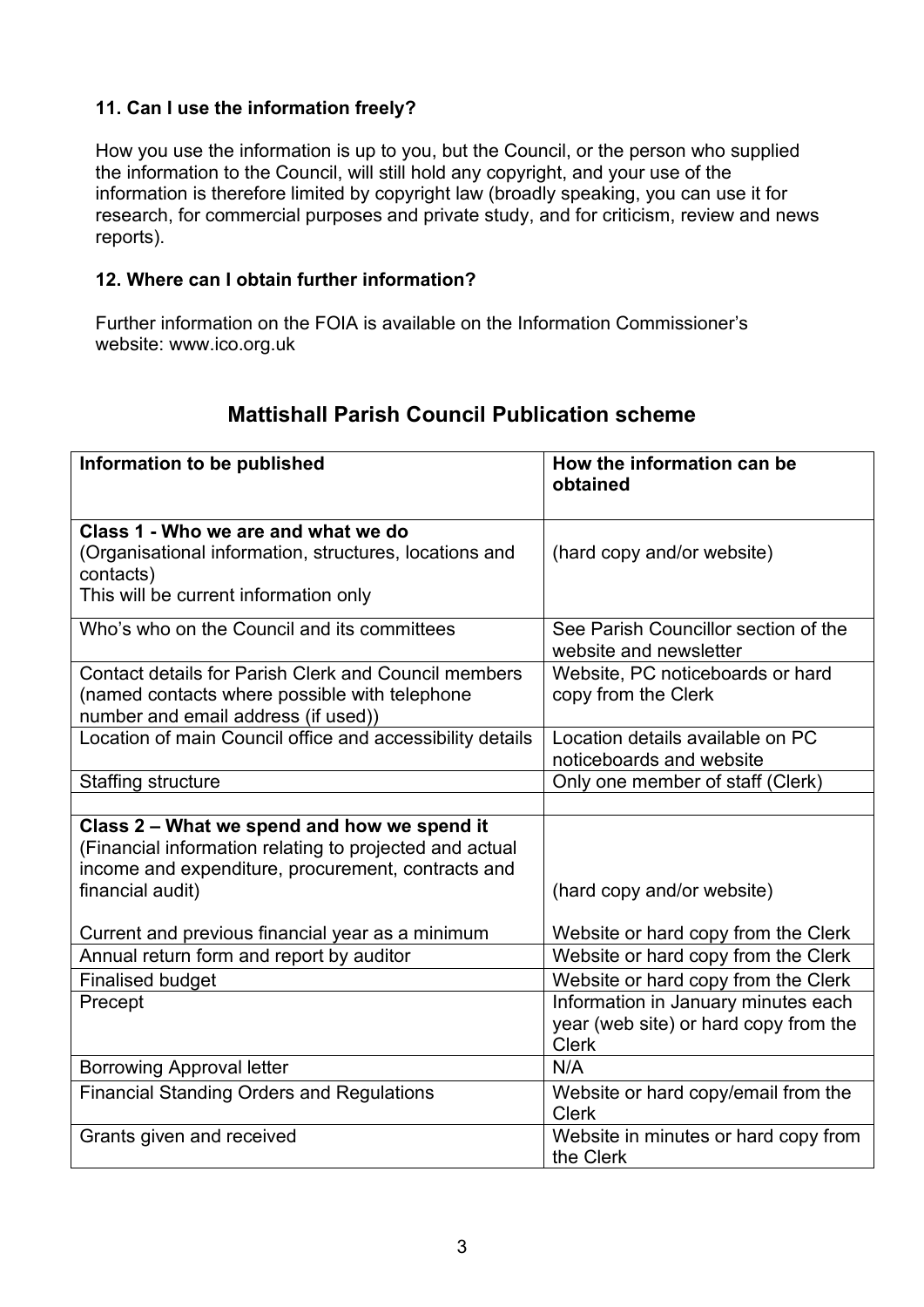| List of current contracts awarded and value of contract                                                                                           | Hard copy from the Clerk/details in<br>minutes (website)                                                                     |  |
|---------------------------------------------------------------------------------------------------------------------------------------------------|------------------------------------------------------------------------------------------------------------------------------|--|
| Members' allowances and expenses                                                                                                                  | Hard copy from the Clerk                                                                                                     |  |
|                                                                                                                                                   |                                                                                                                              |  |
| Class 3 - What our priorities are and how we are<br>doing<br>(Strategies and plans, performance indicators, audits,                               |                                                                                                                              |  |
| inspections and reviews)                                                                                                                          | (hard copy or website)                                                                                                       |  |
| Parish Plan (current and previous year as a minimum)                                                                                              | N/A                                                                                                                          |  |
| Annual Report to Parish or Community Meeting                                                                                                      | Website or hard copy from the Clerk                                                                                          |  |
| (current and previous year as a minimum)                                                                                                          |                                                                                                                              |  |
| Mattishall Neighbourhood Plan                                                                                                                     | Website or hard copy from the Clerk                                                                                          |  |
| Class 4 - How we make decisions<br>(Decision making processes and records of decisions)                                                           |                                                                                                                              |  |
| Current and previous council year as a minimum                                                                                                    | Website or hard copy                                                                                                         |  |
| Timetable of meetings (Council, any committee/sub-<br>committee meetings and parish meetings)                                                     | Website, PC noticeboards or hard<br>copy from the Clerk                                                                      |  |
| Agendas of meetings (as above)                                                                                                                    | Website, PC noticeboards or hard<br>copy from the Clerk                                                                      |  |
| Minutes of meetings (as above)                                                                                                                    | Website or hard copy from the Clerk                                                                                          |  |
| Reports presented to council meetings - This will<br>exclude information that is properly regarded as private<br>to the meeting                   | Website, hard copy from the Clerk                                                                                            |  |
| Responses to consultation papers                                                                                                                  | In minutes available from the website<br>or hard copy from the Clerk                                                         |  |
| Responses to planning applications                                                                                                                | In minutes available from the website,<br>available to read on Breckland<br>Council's website or hard copy from<br>the Clerk |  |
| <b>Bye-laws</b>                                                                                                                                   | N/A                                                                                                                          |  |
| Class 5 - Our policies and procedures<br>(Current written protocols, policies and procedures for<br>delivering our services and responsibilities) |                                                                                                                              |  |
| Current information only                                                                                                                          | Website or hard copy from the Clerk                                                                                          |  |
| Policies and procedures for the conduct of council<br>business:                                                                                   |                                                                                                                              |  |
| Procedural standing orders<br>Committee and sub-committee terms of reference<br>Delegated authority in respect of officers<br>Code of Conduct     | Website or hard copy from the Clerk                                                                                          |  |
| Policy statements                                                                                                                                 |                                                                                                                              |  |
| Policies and procedures for the provision of services<br>and about the employment of staff:                                                       |                                                                                                                              |  |
| Internal policies relating to the delivery of services<br>Equality and diversity policy<br>Health and safety policy                               | Website or hard copy from the Clerk                                                                                          |  |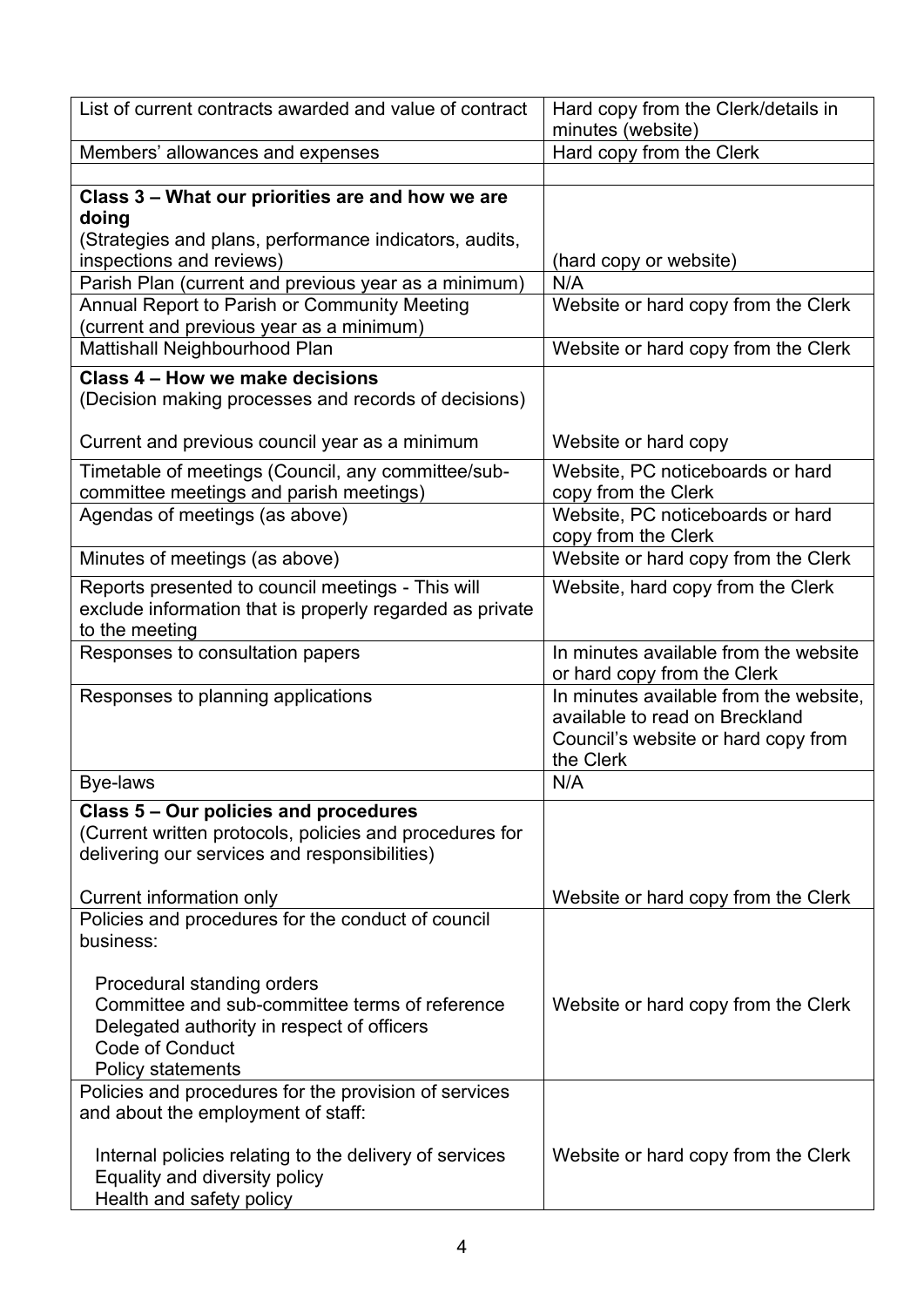| Policies and procedures for handling requests for                                          |                                          |  |
|--------------------------------------------------------------------------------------------|------------------------------------------|--|
| information                                                                                |                                          |  |
| <b>Complaints procedures</b>                                                               |                                          |  |
| Information security policy                                                                | Information given in Risk                |  |
|                                                                                            | <b>Management Policy</b>                 |  |
| Records management policies (records retention,                                            | <b>Covered in Data Protection Policy</b> |  |
| destruction and archive)                                                                   |                                          |  |
| Data protection policies - in accordance with General<br><b>Data Protection Regulation</b> | Website or hard copy from the Clerk      |  |
| Schedule of charges (for the publication of information)                                   | See below                                |  |
|                                                                                            |                                          |  |
| <b>Class 6 - Lists and Registers</b>                                                       | Website or hard copy; some               |  |
| Currently maintained lists and registers only                                              | information may only be available by     |  |
|                                                                                            | inspection                               |  |
| Any publicly available register or list (if any are held                                   | N/A                                      |  |
| this should be publicised; in most circumstances                                           |                                          |  |
| existing access provisions will suffice)                                                   |                                          |  |
| <b>Asset Register</b>                                                                      | From the Clerk for inspection only       |  |
| Disclosure log (indicating the information that has been                                   | N/A                                      |  |
| provided in response to requests; recommended as                                           |                                          |  |
| good practice, but may not be held by parish councils)                                     |                                          |  |
| Register of members' interests                                                             | Link on Parish Council's website to      |  |
|                                                                                            | Breckland Council's site or hard copy    |  |
|                                                                                            | from the Clerk                           |  |
| Register of gifts and hospitality                                                          | Hard copy from the Clerk                 |  |
|                                                                                            |                                          |  |
| Class 7 - The services we offer                                                            |                                          |  |
| (Information about the services we offer, including                                        |                                          |  |
| leaflets, guidance and newsletters produced for the                                        |                                          |  |
| public and businesses)                                                                     |                                          |  |
|                                                                                            | Hard copy or website. Some               |  |
| Current information only                                                                   | information may only be available by     |  |
|                                                                                            | inspection                               |  |
| Allotments                                                                                 | Hard copy from the Clerk                 |  |
| Burial grounds and closed churchyards                                                      | Hard copy from the Clerk                 |  |
| Community centres and village halls                                                        | N/A                                      |  |
| Parks, playing fields and recreational facilities                                          | Hard copy from the Clerk                 |  |
| Seating, litter bins, clocks, memorials and lighting                                       | Hard copy from the Clerk                 |  |
| <b>Bus shelters</b>                                                                        | No relevant information                  |  |
| <b>Markets</b>                                                                             | N/A                                      |  |
| <b>Public conveniences</b>                                                                 | N/A                                      |  |
| Agency agreements                                                                          | N/A                                      |  |
| A summary of services for which the council is entitled                                    | Website or hard copy from the Clerk      |  |
| to recover a fee, e.g. burial fees                                                         |                                          |  |